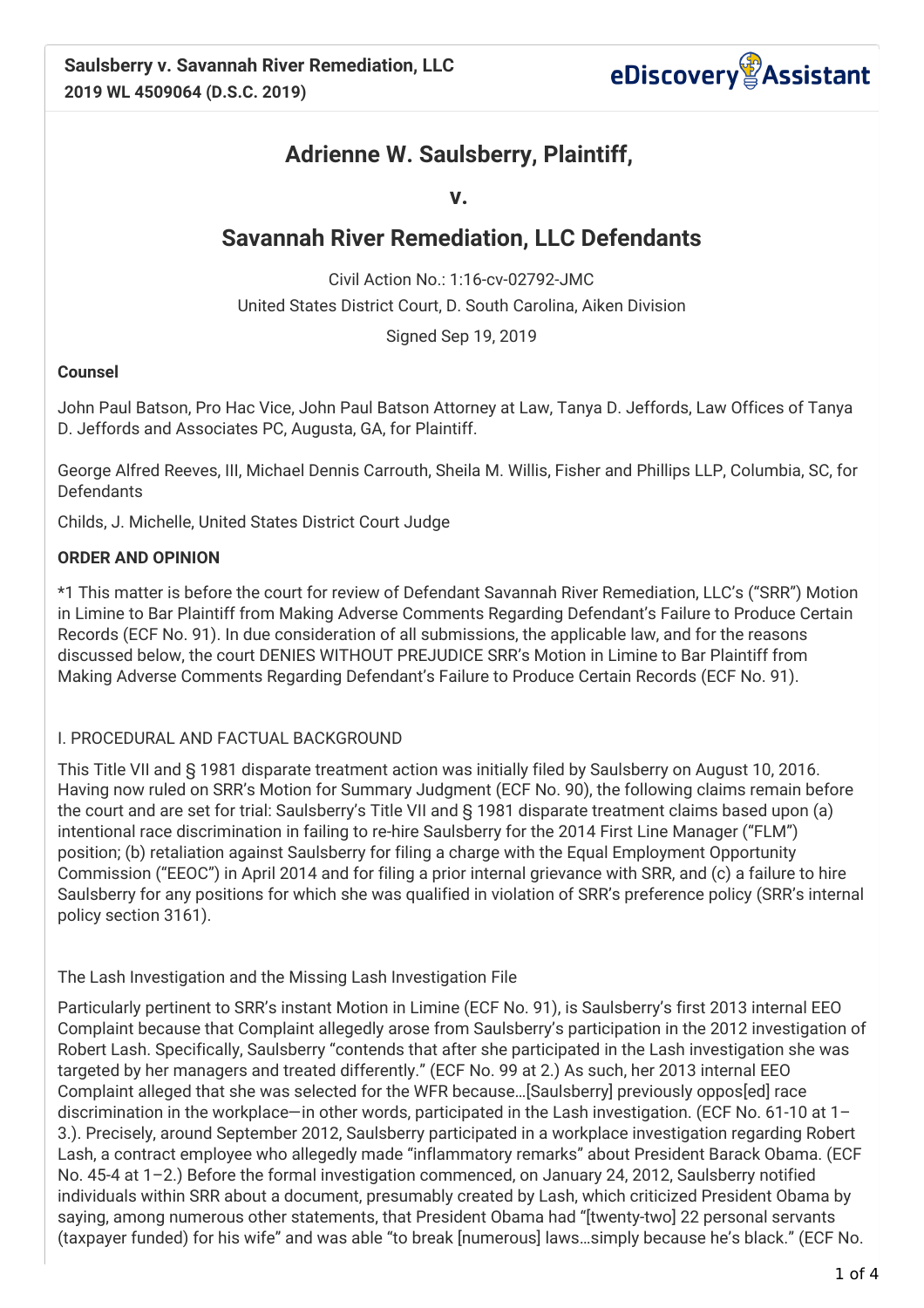45-2 at 13–15, 65–66.) According to both parties, during the 2012 Lash investigation, Margaret Mazone ("Mazone") interviewed several SRR employees including Saulsberry. (ECF No. 91 at 4.) SRR's internal investigation concluded that Saulsberry's selection for the WFR was not because of her race. (See ECF No. 61-14.)

During discovery in the instant action, Saulsberry filed a Motion to Compel the contents of the Lash Investigation. (ECF No. 91 at 1; ECF No. 29.) However, SRR admits that it never produced the Lash Investigative File to Saulsberry. SRR also admits that, although there was a physical Lash Investigative File, it submitted written discovery responses stating that no notes or other documentary evidence existed regarding the [Lash] investigation. (ECF No. 91 at 3.) Indeed, during oral depositions, two witnesses provided information suggesting that there was, in fact, "documentary evidence which should be in hard copy of the [Lash] Investigative File." (ECF No. 91 at 3.) Saulsberry agrees that, the entire Lash File is not missing because "the only documents remaining from the lost Lash investigative file are the documents that Mrs. Saulsberry retained and gave to Mrs. Franklin, EEO Director, as part of her internal EEO claim in September of 2013. (ECF No. 99 at 2.) (emphasis added). After the depositions, SRR attempted to locate the Lash Investigative File, but to no avail. SRR's current position on the missing Lash Investigative File is that Stephanie Franklin, Mazone's supervisor, "checked out" the file and it ultimately could not be located. (ECF No. 91 ay 4; ECF No. 99 at 6.) Nevertheless, Ms. Franklin stated in her Affidavit that she has no recollection of receiving the file and likely lost it during an office relocation. (ECF No. 91-2 at 3 5.) The Lash file is presently missing. Saulsberry argues that the Lash Investigative File is relevant to several of her remaining claims, while SRR claims that the file is no longer relevant to any remining claim.

#### II. LEGAL STANDARD

\*2 "Questions of trial management are quintessentially the province of the district courts." United States v. Smith, 452 F.3d 323, 332 (4th Cir. 2006). "The purpose of a motion in limine is to allow a court to rule on evidentiary issues in advance of trial in order to avoid delay, ensure an even-handed and expeditious trial, and focus the issues the jury will consider." United States v. Verges, No. 1:13cr222 (JCC), 2014 WL 559573, at \*2 (E.D. Va. Feb. 12, 2014). When ruling upon a motion in limine, a federal district court exercises "wide discretion." United States v. Aramony, 88 F.3d 1369, 1377 (4th Cir. 1996) (quoting United States v. Heyward, 729 F.2d 297, 301 n.2 (4th Cir. 1984)). Nevertheless, a motion in limine "should be granted only when the evidence is clearly inadmissible on all potential grounds." Verges, 2014 WL 559573, at \*3. See also Fulton v. Nisbet, C/A No. 2:15-4355-RMG, 2018 WL 565265, at \*1 (D.S.C. Jan. 25, 2018).

#### III. DISCUSSION

The court first addresses SRR's contention that Saulsberry should be "precluded from eliciting testimony or presenting argument to the jury regarding adverse inferences from the missing file because SRR did not willfully lose the investigative file, and the contents of the file can be gleaned through testimony of several witnesses at trial." (ECF No. 91 at 5.)

SRR would have this court to order an absolute bar to Saulsberry's ability to elicit testimony regarding the circumstances surrounding the disappearance of the Lash Investigative File because, as SRR contends, the issue of "'why' [Saulsberry] was included in the WFR is no longer relevant" to the claims before the court. (ECF No. 91 at 9.) While the court agrees that the disappearance of the Lash Investigative File is relevant to the WFR claims which are no longer before the court, the court does not necessarily agree that the Lash Investigative File is not also relevant to the claims presently before the court. Indeed, Saulsberry argues that her remaining race and retaliation claims relate to her participation in the Lash investigation. (ECF No. 99 at 12.) Moreover, Saulsberry "intends for the evidence to show at trial that but for Mrs. Saulsberry having engaged in protected activity on multiple occasions, she would have been rehired by SRR for the 2014 FLM position or the four FLM positions in 2015." (Id.) Saulsberry further contends that "while the Lash investigation took place in 2012, the fact that the evidence of her 'protected activity' is in the Lash File and it is missing after April 2014, just 4 months before her August 2014 interview makes it highly relevant to the issue of notice of the decisionmakers who sat on the interview panel which is an issue at trial that Mrs. Saulsberry must prove." (ECF No. 99 at 13.) This court, therefore, shall not, at this time, prohibit Saulsberry from introducing evidence, or eliciting testimony regarding the Lash File and the circumstances surrounding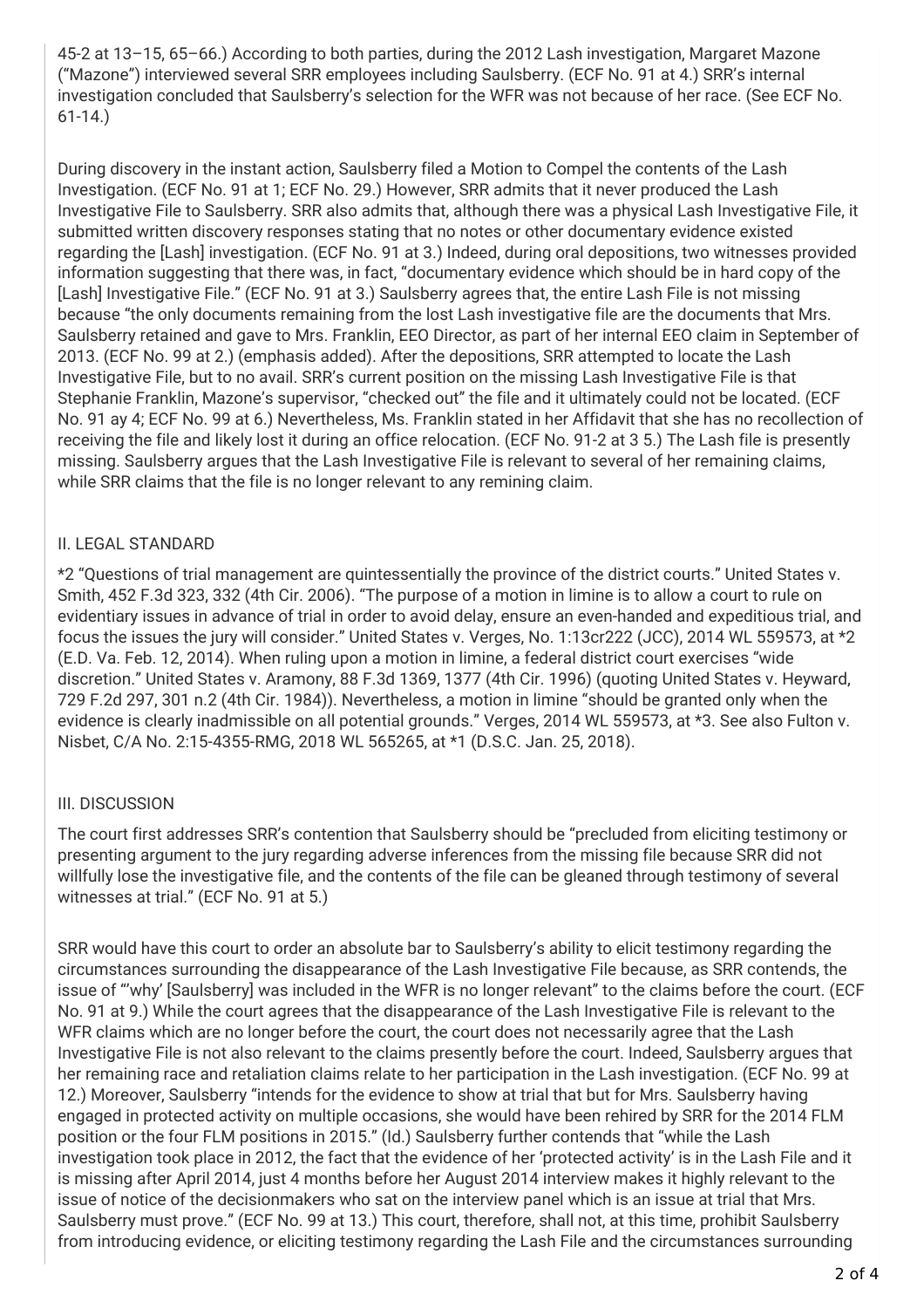its disappearance.

Next, the court will address SRR's argument that Saulsberry should be "precluded from seeking an adverse inference charge regarding the lost file." The court has a similar view on this issue.

Spoliation is "the destruction or material alteration of evidence or to the failure to preserve property for another's use as evidence in pending or reasonably foreseeable litigation." Silvestri v. Gen. Motors Corp., 271 F.3d 583, 590 (4th Cir. 2001). A court's power to sanction spoliation derives from two sources: (1) Fed. R. Civ. P. 37(e); and (2) its "inherent power...to redress conduct 'which abuses the judicial process.' " Id. (quoting Chambers v. NASCO, Inc., 501 U.S. 32, 45, 111 S. Ct. 2123, 115 L. Ed.2d 27 (1991)); see also Jenkins v. Woody, No. 3:15CV355, 2017 WL 362475, at \*12 (E.D. Va. Jan. 21, 2017); CAT3, LLC v. Black Lineage, Inc., 164 F. Supp. 3d 488, 498 (S.D.N.Y. 2016).

\*3 Rule 37(e) governs the spoliation analysis for electronically stored information ("ESI"). However, by its plain terms, Rule 37(e) does not apply to every situation where spoliation occurs, including where the evidence lost or destroyed is not ESI-such as here, where the lost file is a hard copy file. In those situations, a court must determine the sanctions available under its inherent authority. See Federico v. Lincoln Military Hous., LLC, No. 2:12-CV-80, 2014 WL 7447937, at \*10 (E.D. Va. Dec. 31, 2014); see also Coale v. Metro–N. R.R. Co., No. 3:08-CV-01307, 2016 WL 1441790, at \*4 n.7 (D. Conn. Apr. 11, 2016). For a court to impose a sanction under its inherent power, the party seeking sanctions must show: "(1) [t]he party having control over the evidence had an obligation to preserve it when it was destroyed or altered; (2) [t]he destruction or loss was accompanied by a culpable state of mind; and (3) [t]he evidence that was destroyed or altered was relevant to the claims or defenses of the party that sought the discovery." Federico, 2014 WL 7447937, at \*6 (quoting Goodman v. Praxair Servs., Inc., 632 F. Supp. 2d 494, 509 (D. Md. 2009).

This analysis is similar to, yet distinct from, the Rule 37(e) framework, as it asks whether the responsible party had a duty to preserve, and breached that duty by failing to take reasonable steps to preserve. See E.I. du Pont de Nemours & Co. v. Kolon Indus., Inc., 803 F. Supp. 2d 469, 496 (E.D. Va. 2011). Spoliation must involve more than the "negligent loss or destruction of evidence," as "the alleged destroyer must have known that the evidence was relevant to some issue in the anticipated case, and thereafter willfully engaged in conduct resulting in the evidence's loss or destruction." Turner v. United States, 736 F.3d 274, 282 (4th Cir. 2013). Courts have broad discretion when deciding whether to impose spoliation sanctions. Id. at 281 (quoting Vodusek v. Bayliner Marine Corp., 71 F.3d 148, 156 (4th Cir. 1995)). In its discretion, and as a sanction for spoliation of evidence, the court may order an adverse inference instruction, which informs a jury that it may "draw adverse inferences from...the loss of evidence, or the destruction of evidence," by assuming that failure to preserve was because the spoliator was aware that the evidence would have been detrimental. Vodusek, 71 F.3d at 156. Because such a definitive inference is not always warranted, courts have crafted various levels of adverse inference jury instructions. For example, the court may instruct the jury that "certain facts are deemed admitted and must be accepted as true"; impose a mandatory, yet rebuttable, presumption; or "permit (but...not require) a jury to presume that the lost evidence is both relevant and favorable to the innocent party." Pension Comm. of Univ. of Montreal Pension Plan v. Banc of Am. Sec., 685 F. Supp. 2d 456, 465 (S.D.N.Y.2010).

Here, SRR contends Saulsberry should not be allowed to make a "statement to the jury that an adverse inference should or could be drawn from the file's disappearance." (ECF No. 91 at 9.) SRR further argues that a jury instruction of an adverse inference regarding the missing Lash Investigative File is unwarranted because "contents of the Lash file are already in the record." (ECF No. 105 at 4.) However, SRR has not demonstrated that the contents of the missing Lash Investigative File would necessarily replicate, but not add to, the information provided in the record. Further, "Even if a court determines not to exclude secondary evidence, it may still permit the jury to draw unfavorable inferences against the party responsible for the loss or destruction of the original evidence." Vodusek, 71 F.3d at 156.

With this in mind, the court reserves the matter to be handled at the trial. An evidentiary ruling on this issue "depends on the particular content of the evidence and argument, and the context in which the party seeks to introduce it." See Wise v. C.R. Bard, Inc., C/A No. 2:12-cv-01378, 2015 WL 541933, at \*6 (S.D. W. Va. Feb. 10,